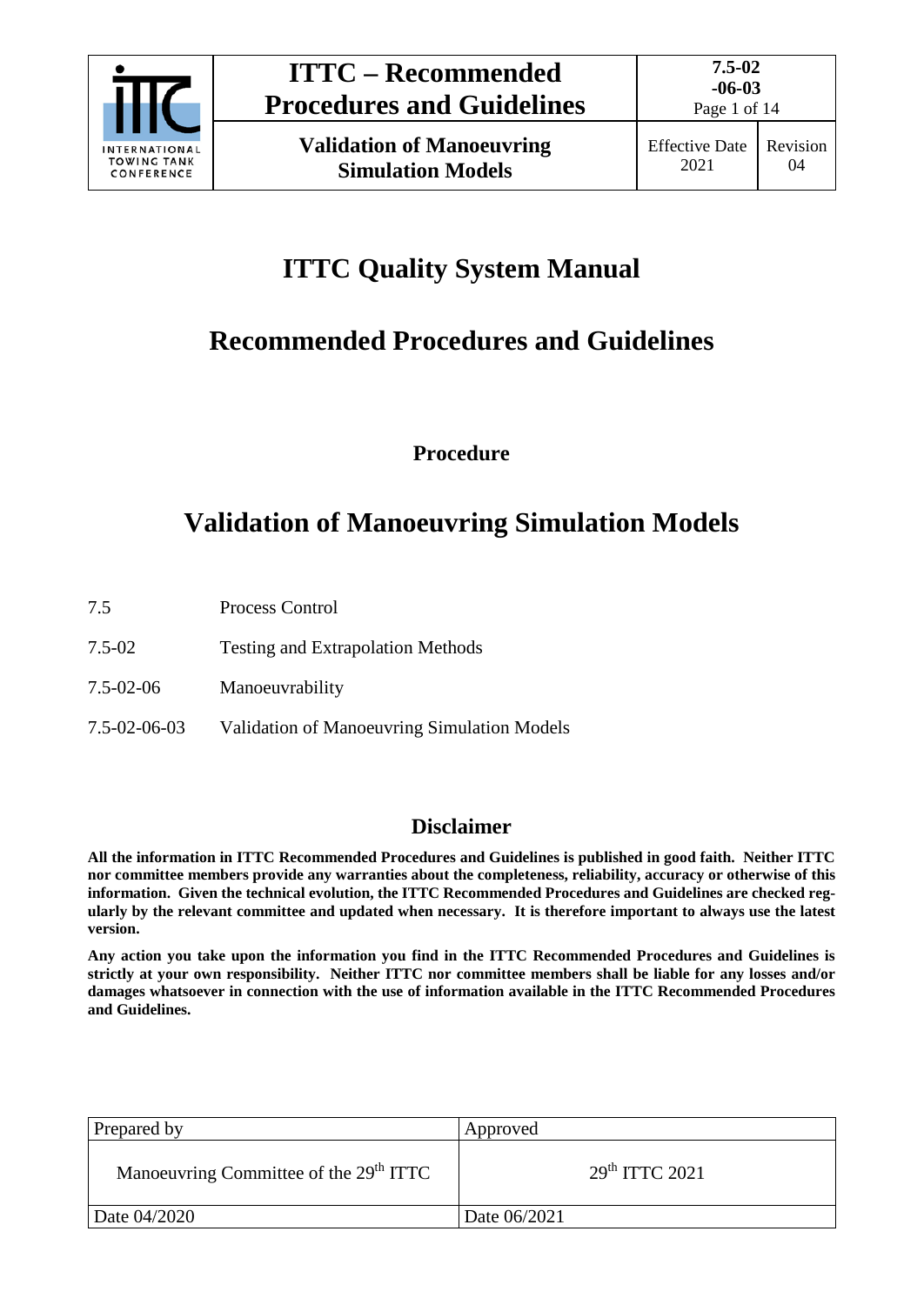

**Validation of Manoeuvring Simulation Models**

**7.5-02 -06-03**

## **Table of Contents**

| 1. | <b>PURPOSE OF PROCEDURE3</b>       |
|----|------------------------------------|
| 2. |                                    |
| 3. | <b>DOCUMENTATION OF A</b>          |
|    | <b>MANOEUVRING SIMULATION</b>      |
|    |                                    |
|    |                                    |
|    | 3.2 Prediction of the Hydrodynamic |
|    | 3.3 Modelling of Forces in the     |
|    | 3.4 Mathematical Model Structure 9 |

| 4.2 Validation Procedure  11       |
|------------------------------------|
| 4.3 Potential Causes of Prediction |
|                                    |
|                                    |
|                                    |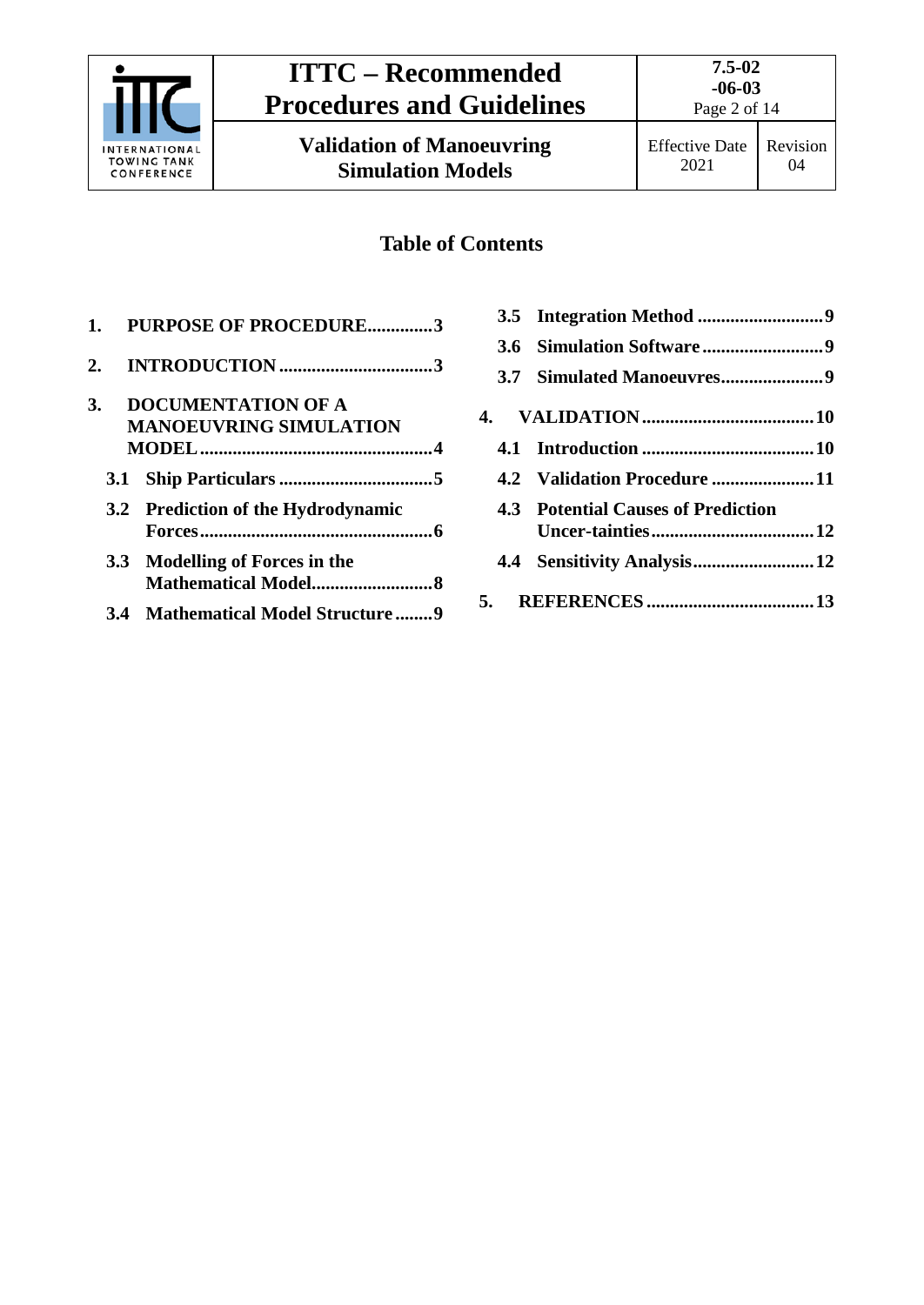

Effective Date 2021 Revision 04

## **Validation of Manoeuvring Simulation Models.**

## <span id="page-2-0"></span>**1. PURPOSE OF PROCEDURE**

This procedure proposes the necessary steps and documentation for the development of a simulation model. The procedure is valid for a simulation model based on

- empirics,
- captive tests or
- virtual captive tests (CFD).

The procedure can be applied to

- specific manoeuvring models (valid for one ship) or for
- generic manoeuvring prediction methods.

This procedure is intended to help assess the validity and quality of a manoeuvring simulation model. Any validity check is a difficult task due to the lack of reliable full-scale results to compare simulations with. There is however a considerable amount of model scale validation material available. The need for accurate simulations justifies significant attention in this area.

#### <span id="page-2-1"></span>**2. INTRODUCTION**

The development of a manoeuvring simulation model can have many purposes. A distinction can be made between:

(a1) models for prediction of ship manoeuvrability;

(a2) models for use in simulators.

Prediction of standard ship manoeuvres (a1) is needed at the design stage to ensure that a ship has acceptable manoeuvring behaviour, as defined by the ship owner, IMO or local authorities.

The ship manoeuvring behaviour predicted by simulation model may be different depending on the used model, even though the simulation model was validated by the benchmark data. If the ship manoeuvring behaviour has deviations according to the used model, or the verification of the model is insufficient, then it is better to use the conservative simulation results to predict and to ensure the ship manoeuvrability. A conservative model is the one that makes the manoeuver more difficult in the simulator than the real one.

Simulator, or time-domain, models (a2) are used in real-time, man-in-the-loop simulators, or fast-time simulators for training of deck officers or investigation of specific ships operating in specific harbours or channels. For these purposes, the simulation often has to model a specific ship in deep and shallow water (finite water depth), as well as interactions with the environment in the form of wind, current, waves and tugs. Lateral restrictions are also possible, which are referred to as restricted water, that includes banks, ship-ship interaction, etc. Other purposes might exist but these cover those most commonly encountered.

The requirements for validation are the same for both types of models. However, the amount of required data and, hence, the validation effort is much larger for simulator models (a2) since they typically address more parameters and operating conditions than the models used for prediction of ship manoeuvrability (a1).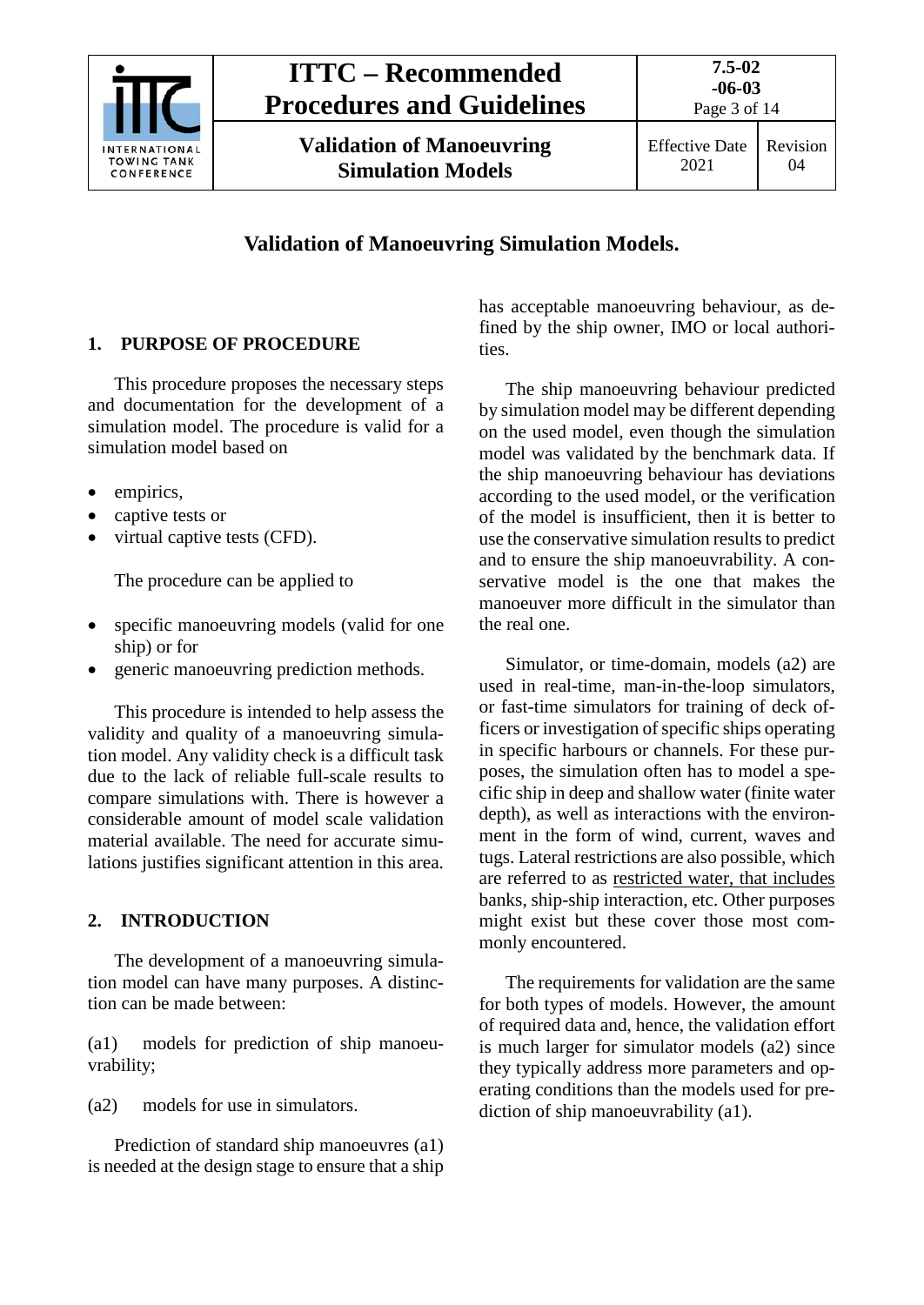

Effective Date 2021 Revision 04

The generation of a manoeuvring model covers a series of steps, which must be validated and documented individually:

- 1. Ship particulars
- 2. Prediction of the Hydrodynamic forces
- 3. Modelling of forces in the mathematical model (derivatives, coefficients, tables, direct simulation of forces)
- 4. Mathematical Model Structure
- 5. Integration method
- 6. Simulation software
- 7. Simulated manoeuvres

Each of the above steps is addressed in the following sections.

#### <span id="page-3-0"></span>**3. DOCUMENTATION OF A MANOEU-VRING SIMULATION MODEL**

This section is valid for prediction of IMO type standard manoeuvres alone (a1) and for models in a (full mission or fast time) simulator which have to perform in addition to standard manoeuvres many other manoeuvres (a2). The simulator models (a2) are in general more extensively described than the (a1) models.

A simulation model should be documented in a way such that the methods and assumptions used are stated and the parameters, for which the model is valid, are clearly given. Furthermore, the documentation should include simulated standard manoeuvres and possibly address the expected accuracy of these simulations.

The purpose of the manoeuvring simulation model must be stated and a definition of the nomenclature and coordinate systems used must be given.

The various simulation models with different complexities are applied to predict ship manoeuvrability. The required complexity of the model may be different depending of the purpose of the simulation model. The purpose of the model can be distinguished as follows:

1. Prediction of ship manoeuvrability in deep water

2. Prediction of ship manoeuvrability in shallow water

3. Prediction of ship manoeuvrability in restricted water

4. Prediction of ship manoeuvrability using 4- DOF or 6-DOF model

5. Use of simulator for training of crews

The simulation model (1) is normally used to verify if a vessel complies the IMO regulations for the standard manoeuvres (such as turning circle, zig-zag, crash-stop). The hydrodynamic forces measured in model tests in a deep water towing tank are used to construct the mathematical model.

The simulation models (2) and (3) are used to predict the ship response in shallow and confined water. The purpose of the simulations is the assessment of new ports; the maximum ship size allowed in the port or to verify the operational limits of the port, among others. The simulations can also be used for training purposes, risk assessments and definitions of emergency procedures in case of failures.

The utilization of 4-DOF or 6-DOF models are required when the vertical motions of the ship play an important role in the manoeuvring prediction, such as for high speed vessels, low GM vessels and manoeuvring in waves.

The hydrodynamic forces and moments acting on the ship advancing in the shallow and restricted water should be considered and modelled in the model for ship-bank interaction and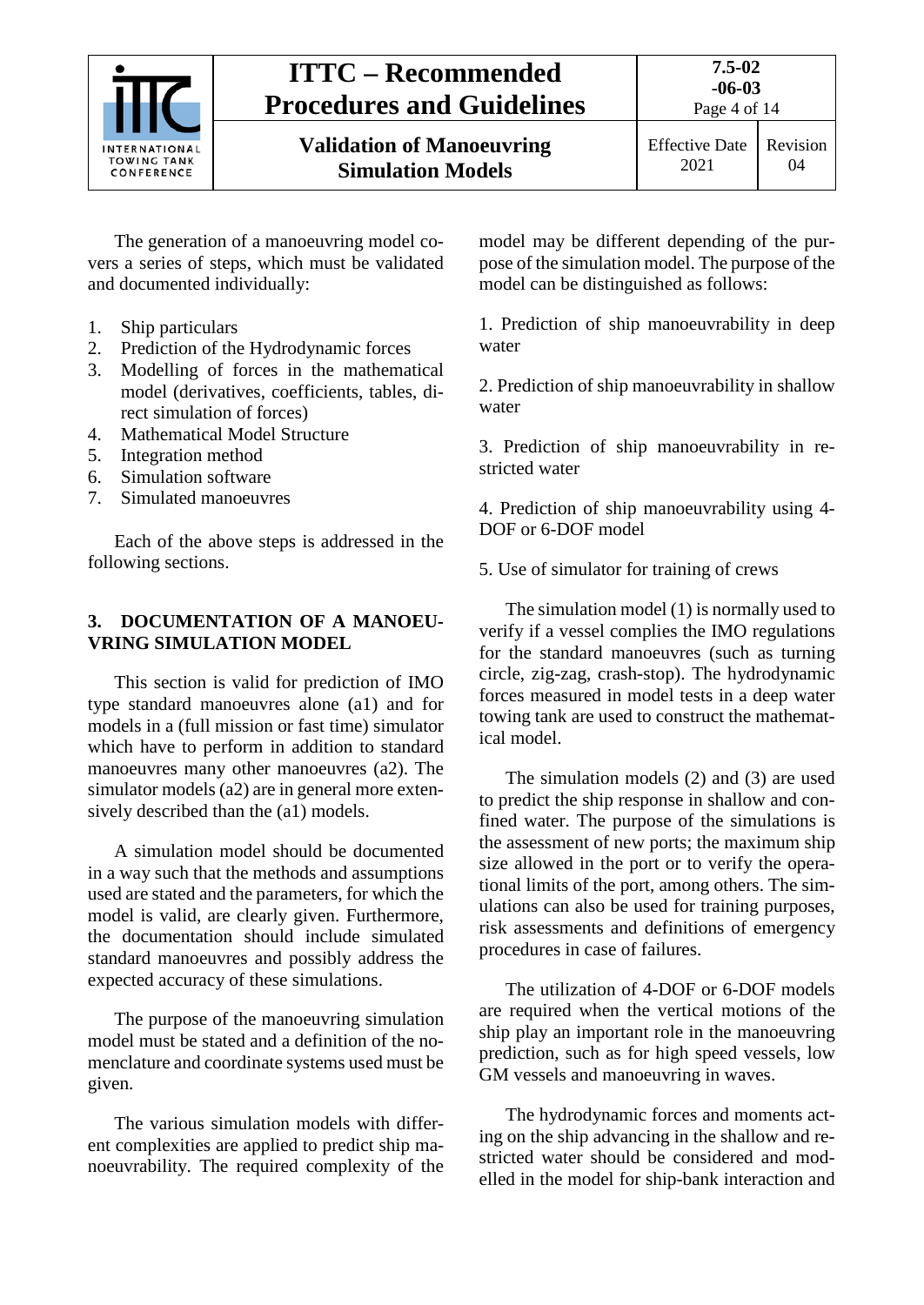

ship-bottom interaction effects. For 4- or 6-DOF model the roll angle should be included in the model for the viscous roll damping and the restoring force. The mathematical model structure of 4- or 6- DOF model and model in shallow/restricted water are in general more complex than the model in deep water.

#### <span id="page-4-0"></span>**3.1 Ship Particulars**

For a model to be used in the prediction of ship manoeuvrability (a1), at least the following ship particulars should be given:

**Type of ship** (container, LNG, etc.)

#### **Hull data**

- Design displacement
- Design draft
- $\bullet$  *L*<sub>PP</sub>
- $L_{OA}$
- Breadth moulded

#### **Actual loading condition**

- Draft fore/aft or mean draught/trim
- Displacement
- Wetted surface
- Longitudinal centre of buoyancy
- Moment of inertia in yaw
- $\overline{KG}$ ,  $\overline{BM}$ ,  $\overline{KB}$ , moment of inertia in roll (4-DOF model)
- Approach speed and/or service speed

#### **Engine characteristics**

- Engine type
- Shaft power

#### **Data on propulsors**

• Type

- Number of propulsors
- Position
- Diameter
- Thrust and torque open water characteristics
- Type dependent data (e.g. for propellers: direction of rotation, no. of blades, pitch ratio at 0.7*R*, area ratio *A*E*/A*O; for pods: lateral area, pod diameter, length)

#### **Data on steering devices**

- Type
- Number of steering devices
- Position
- Type dependent data (e.g. for rudders: type of rudder (spade, horn, flap), movable rudder area, total rudder area, height, length, aspect ratio, thickness, maximum rudder rate, maximum rudder angle**)**

Other useful information for documentation includes

- a set of hydrostatic data (at least for the given loading condition);
- drawings of the rudder and propulsor areas, including contour and profiles;
- a body plan and stern and stem contours of the ship;
- description and drawings of appendages on the hull, including bilge keels, additional fins, etc.;
- if possible, photographs of the ship;
- for models to be used in real-time simulators, profiles exposed to wind should be included, as well as their corresponding frontal and lateral areas;
- a table giving the ship speed at various control settings in deep and shallow water;
- data on thrusters and other auxiliary manoeuvring devices, including number, position, design thrust, etc.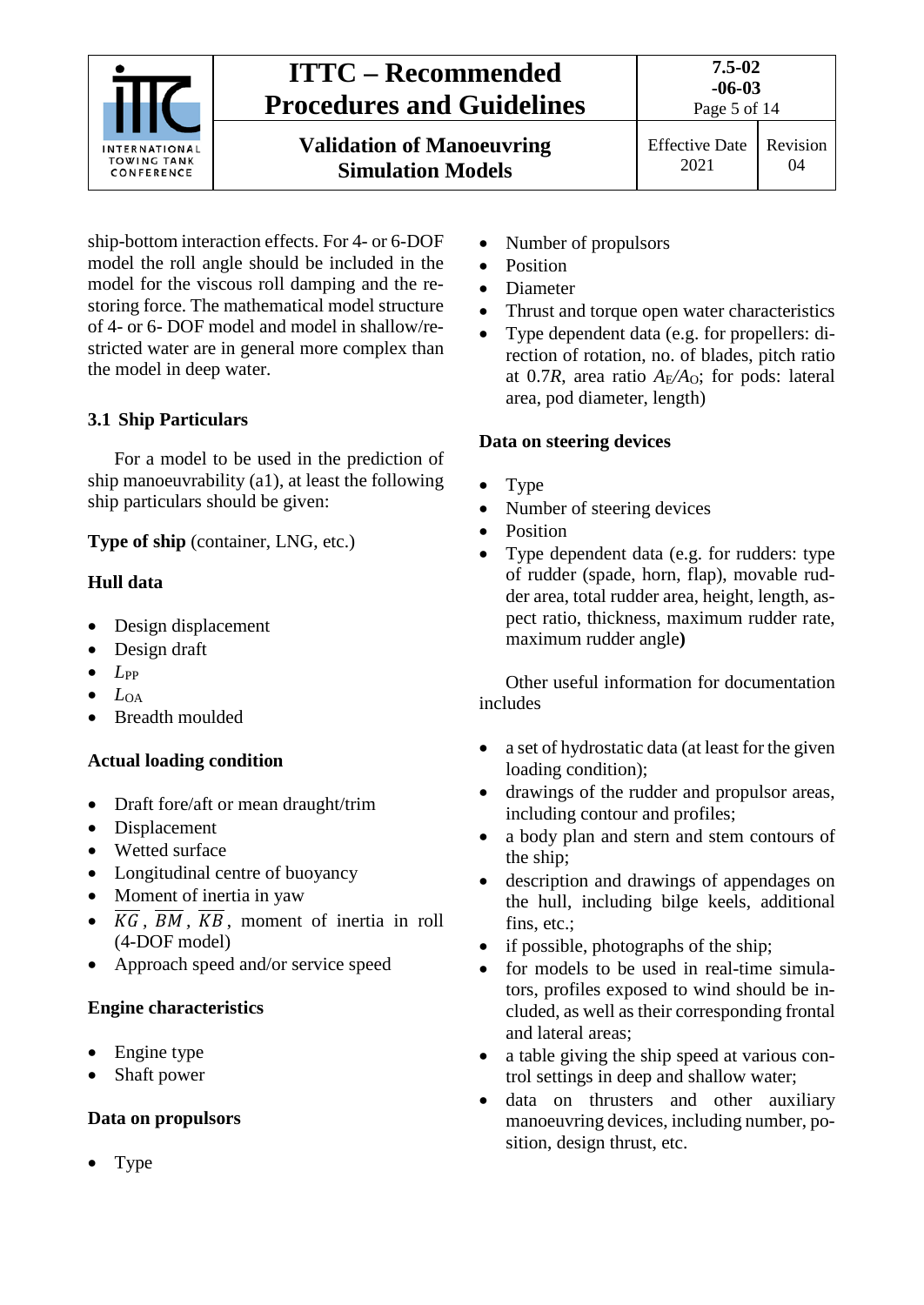

Page 6 of 14

**Validation of Manoeuvring Simulation Models**

A recommended example of how to document ship particulars of a simulation model is given in Hwang, 2004.

#### <span id="page-5-0"></span>**3.2 Prediction of the Hydrodynamic Forces**

A simulation model is usually based on Newton's Second Law, applied to a rigid body for six degrees of freedom:

• Translation modes:

 $mass * acceleration = \sum_{\text{external forces}}$ 

**Rotation modes:** 

mass moment of inertia \* angular acceleration  $=$  > external moments

The mass properties of the vessel in the various degrees of freedom are generally wellknown. The external forces and moments are primarily of hydrodynamic origin for marine vessels, and include effects of the hull itself, along with those of steering devices and propulsors. Additionally, forces and moments exerted by tugs, moorings, environmental forces, etc., are included as applicable in the external forces. Naturally, the accuracy of the various force and moment models greatly affects the accuracy of the simulations.

A variety of possible sources are available for the estimation of hydrodynamic forces and moments; they can be distinguished as follows:

(b1) data base (type ship concept)

(b2) regression equations from data base

(b3) captive model tests (see 23rd ITTC, 2002: Captive Model Test Procedure)

(b4) free model tests with system identification

(b5) full scale trials with system identification

(b6) calculation of forces resulting from prescribed kinematics by CFD techniques (see  $26<sup>th</sup>$ ) ITTC, 2011: Guideline on use of RANS tools for manoeuvring prediction)

(b7) Direct Manoeuvring Simulation using CFD

Several of these methods  $(b2)$ ,  $(b3)$ ,  $(b4)$ , (b6) and (b7) were studied and their performance was compared in the SIMMAN 2008 AND SIMMAN 2014 workshops on validation of manoeuvring mathematical models.

It should be noted that some of these methods, such as (b4) and (b5), often do not include explicit definition of the hydrodynamic forces. One conclusion from the SIMMAN 2008 workshop was that these methods are not applicable outside the combination of motion parameters where the mathematical model is created.

A distinction between force predictions from generic databases (b1, b2) and ship specific data (b3, b4, b5, b6, b7) has to be made. If either database method is used, it should be clearly documented to what extent the current design is represented in the database that is being used as source. As an example, a database that consists only of full form tankers, cannot be used for prediction of forces on a container ship. The adequacy of a database for a given vessel can be assessed by comparing appropriated parameters such as *T/L, B/T, C*<sub>B</sub>, approach speed, etc. This was clearly demonstrated in the SIMMAN 2008 workshop. Therefore it is recommended that the adequacy of the (b1) and (b2) methods is demonstrated by comparison to several vessels within the range of applicability of the method.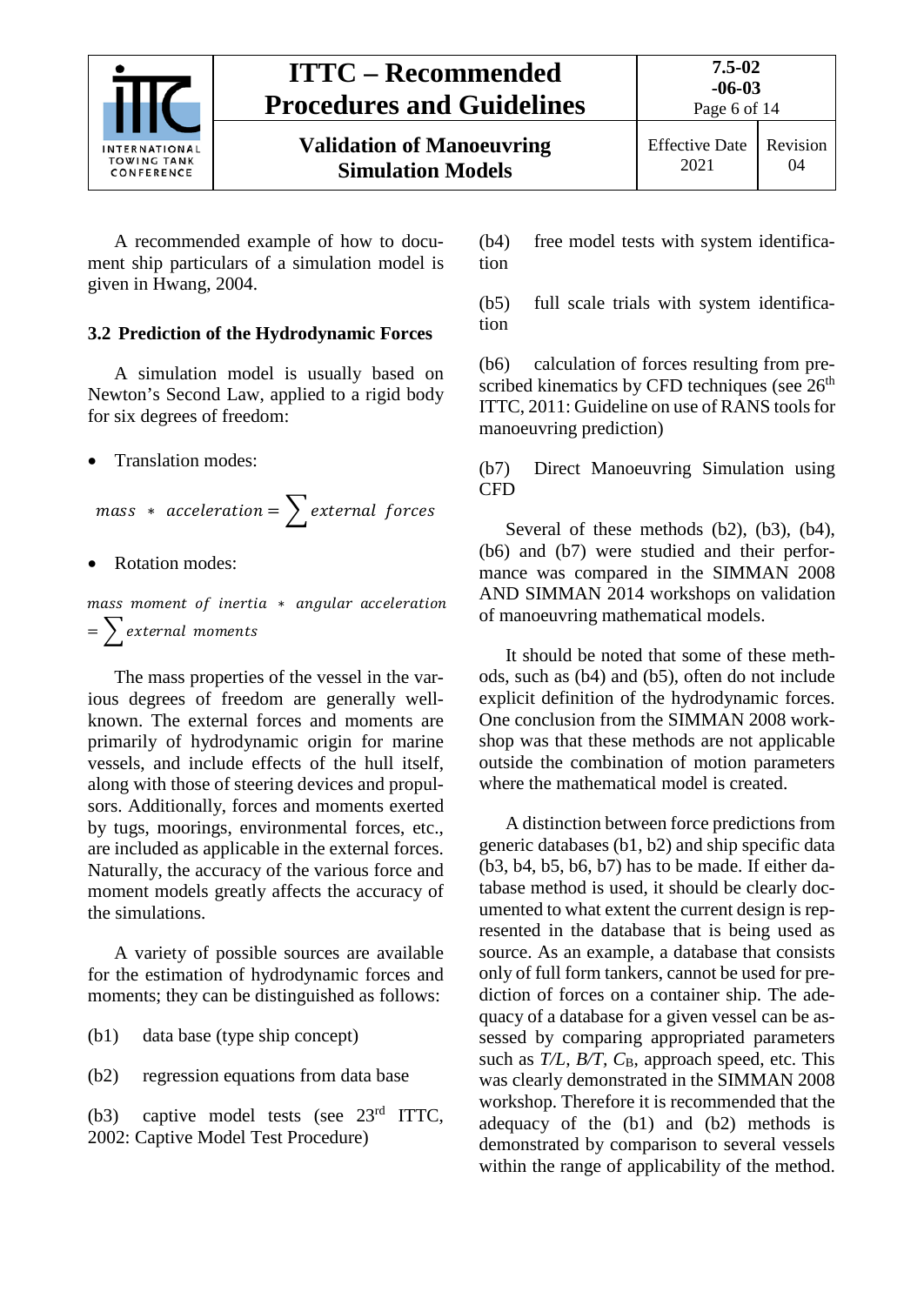

If applicable, the free model tests results produced by the SIMMAN 2014 workshop should be part of this validation.

Simulation models based on captive tests (b3) should be developed based along well established methodologies. Methodologies therefore need to be well established within the institute. The applicability of the methods needs to be validated by comparison with free model tests or full scale measurements. In particular, it is important to model ships with low GM and higher speeds, using 4 DOF mathematical models. That implies that the roll angle should be a parameter in the test matrix. Both the SIMMAN 2008 and SIMMAN 2014 workshops have demonstrated clearly the large difference in the performance between 4-DOF models and 3- DOF models for such ships.

For the cases (b4, b5), free model tests and full-scale trials with system identification, it is essential to demonstrate that force representation is also adequate to describe manoeuvres which are not included in the trials or tests. This extrapolation may be difficult, although models that contain only the necessary effects will usually be the most successful. Oltmann (1996) gives an example wherein free model zig-zag tests were used to create an adequate mathematical model. A subsequent, independent comparison with a full-scale turning circle was successful, showing that the model created from zigzag data was applicable to steady-state turning. In fact, this same study also illustrates an effective scaling of forces.

In the case of free model tests (b4) and fullscale trials (b5), one should demonstrate that the system identification method gives good results either using the own data (showing that the simulations predict the tested manoeuvers used for the system identification) or applying the same procedure for other independent benchmark data. Similarly, the use of CFD to calculate

forces (b6) should be validated against benchmark captive force measurements. Finally, simulation making use of CFD (b7) can be validated against benchmark manoeuvres from either free sailing model tests or full scale trials. The use of system identification results to validate CFD calculations, and vice versa, is not recommended.

As a final note, the use of full-scale trials for the purpose of identifying forces (b5) often have the difficulty of uncontrolled or poorly documented environmental conditions, such as second-order wave forces, wind, currents, and nonuniform sea bottom. These effects, which degrade the quality of data significantly, can be minimized through careful selection of the trial site and conditions of weather, wave height, and tidal flow. The environmental conditions should be measured and documented as accurately as possible.

The environmental conditions (hydro/meteo data on the state of the sea and weather conditions) should be measured and documented reliably and accurately as possible. The hydro/meteo data (wind, waves, water levels, currents, water density, miscellaneous) collection/prediction guidelines which were provided by the local authorities may be used to secure the environmental conditions. The PIANC Report n° 117 – 2012 presents the good-practice on how to obtain reliable environmental data to be used in port manoeuvring analysis.

Furthermore, the vessel should be instrumented as well as possible in order to record ship motions. Thereby it may be possible to model the environmental effects in the mathematical model or at least to develop upper bounds of their impact on the overall response (see Procedure 7.5-04-02-01: Full Scale Manoeuvring Trials Procedure).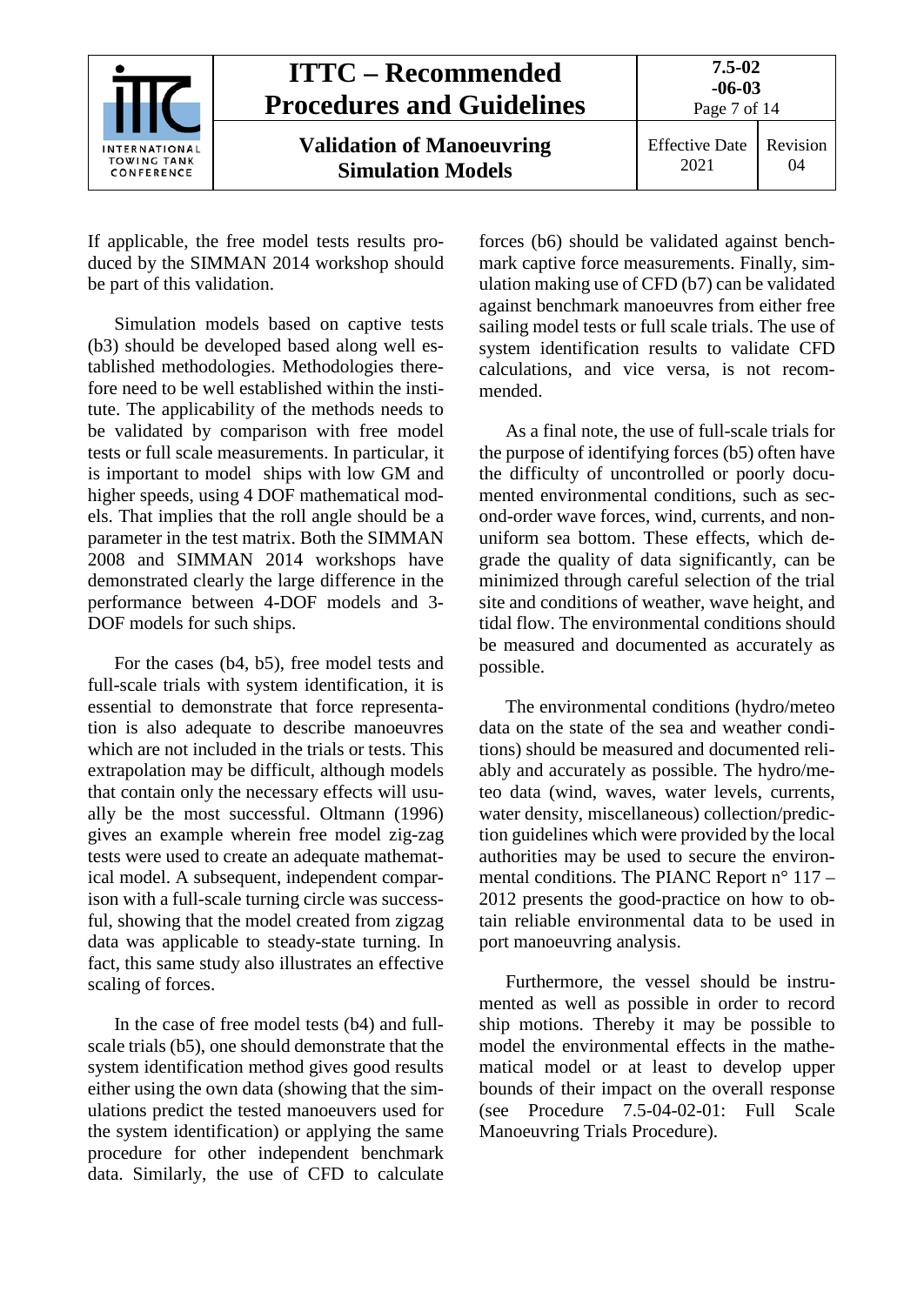

#### <span id="page-7-0"></span>**3.3 Modelling of Forces in the Mathematical Model.**

The hydrodynamic forces acting on the ship can be represented mathematically in many forms, from the fairly simple Abkowitz derivatives for prediction of first quadrant manoeuvres, to a full four-quadrant deep and shallow water simulator model.

Forces are described with the following means:

- 1. Hydrodynamic derivatives (obtained from measured or calculated forces)
- 2. Look-up tables of the forces
- 3. Algebraic equations (empirical or theoretical)
- 4. Direct simulation (CFD)

For any approach, the proposed mathematical model must be able to reproduce the original force data with sufficient accuracy. Results from a PMM test for a ROPAX vessel are shown in Figure 1, as an example; the measured yaw moment is given as function of drift angle and speed. The PMM tests covered three speeds to account for the speed loss during a turning circle. The proposed mathematical model for the vaw moment,  $N'(\beta, u')$ , is:

$$
N'(\beta, u') = N'_{\beta}\beta + N'_{\beta|\beta|}\beta|\beta| +
$$
  
+
$$
N'_{\beta\beta\beta}\beta^3 + N'_{\beta u}\beta u'
$$

Here non-dimensional surge and sway velocities are given as:

$$
u' = \frac{u - U_0}{\sqrt{u^2 + v^2}}, \quad \tan\beta = -\frac{v}{u}
$$

As the figure shows, the proposed mathematical model captures the measured yaw moment reasonably well, with regard to variations in both  $u'$  and  $\beta$ .

When databases or regression equations (b1, b2) are used, the obtained force formulation corresponds to the structure of the mathematical model. Validation of the mathematical model is therefore impossible in these cases.



Figure 1: Comparison of measured and predicted yaw moment. Lines indicate simulation model

Documentation of the mathematical model should include:

- Form of the model
- Nomenclature
- Non-dimensionalisation used
- All state variables
- The range of state variables for which the mathematical model is valid
- Interaction terms in modular models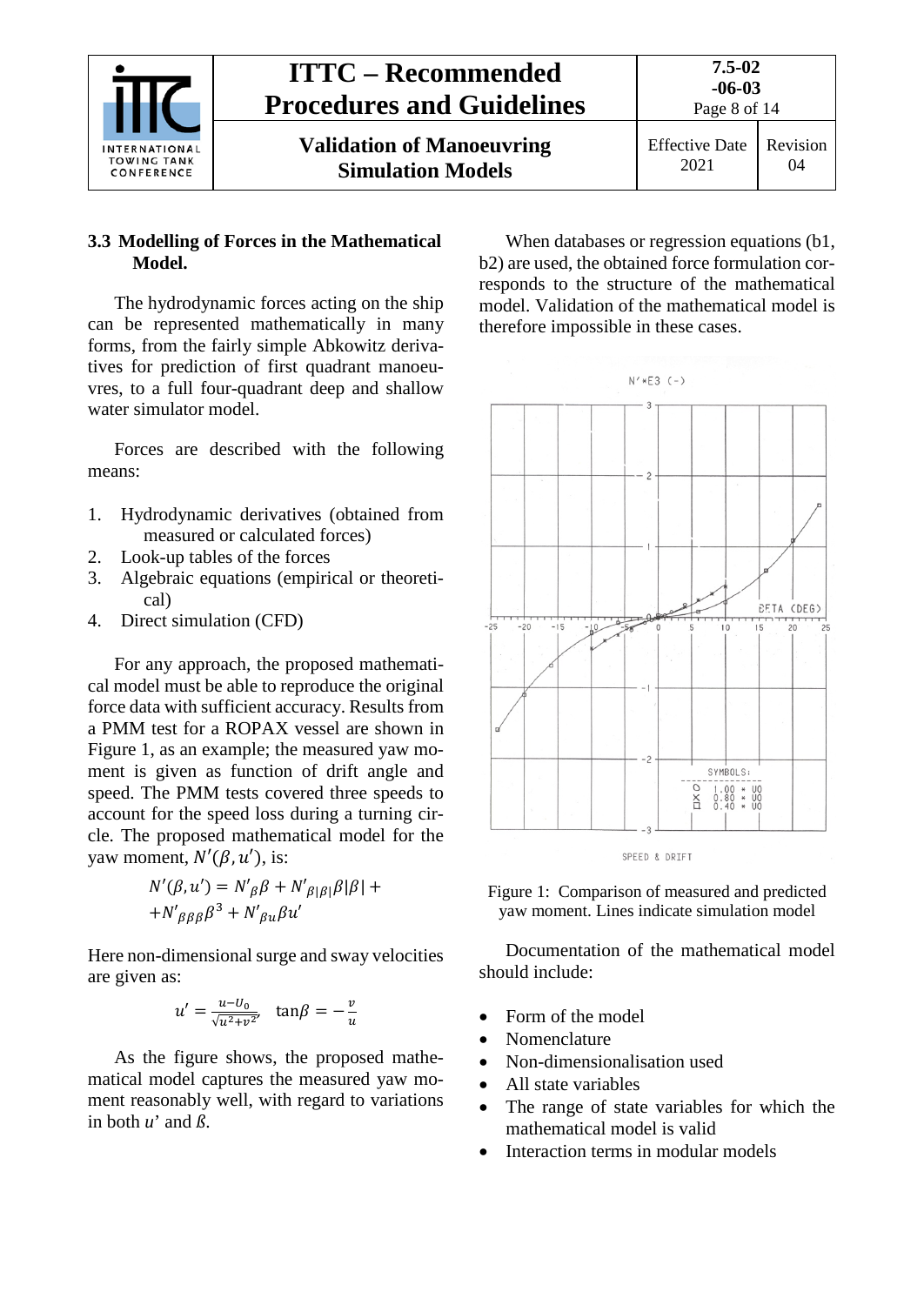| INTERNATIONAL<br><b>TOWING TANK</b><br>CONFERENCE | <b>ITTC – Recommended</b><br><b>Procedures and Guidelines</b> | $7.5 - 02$<br>$-06-03$<br>Page 9 of 14 |                |
|---------------------------------------------------|---------------------------------------------------------------|----------------------------------------|----------------|
|                                                   | <b>Validation of Manoeuvring</b><br><b>Simulation Models</b>  | <b>Effective Date</b><br>2021          | Revision<br>04 |

All effects that are included in the mathematical model should be defined. As an example, if the model includes propeller rotational speed, the strategy for relating engine power and rpm during simulation should be explained.

#### <span id="page-8-0"></span>*3.4* **Mathematical Model Structure**

With respect to the complexity of the mathematical model, the following distinctions are made:

- Whole-ship models (Abkowitz)
- Modular models of components
- Direct simulation (CFD)

Whole-ship models are typically used for prediction of ship manoeuvrability, whereas modular models may be used additionally for real-time simulator models. In the latter case, the human operator has access to a large number of sensors and interacts with a variety of vessel subsystems. While whole-ship models and modular models are typically quasi-steady, CFD models enable simulation of transient manoeuvres by increasing the resolution at the fluid level.

#### <span id="page-8-1"></span>*3.5* **Integration Method**

Once the governing differential equations are known, a large variety of integration methods exist to make a time-domain simulation. The implementation must be validated against a known problem with a time constant similar to what is expected for the ship manoeuvres and which can be solved in an analytical way. For example, the step response of a first- or secondorder system can be used.

The solution must also be checked for convergence, i.e. the time step and integration procedure used should be sufficient to model the frequencies included in the simulations. At the

lower end, a 3-DOF model for prediction of IMO manoeuvres can be considered low frequency, for example the zigzag manoeuvre. The inclusion of roll motion immediately adds a higher frequency into the calculation, so that a smaller time step or a higher-fidelity integration scheme is required. Also, the viscous roll damping coefficient adjustment method must be documented. Full scale data or numerical methods (based on Procedure 7.5-02-07-04.5: Numerical Estimation of Roll Damping) may be used. Full 6-DOF models bring in higher resonance frequencies in heave, roll and pitch. Simulator models may introduce even more resonant components, due to interaction with moorings, fenders, and tugs, as well as waves.

A proper time integration method should be encompassed which works with a small enough time step so that all phenomena are captured.

#### <span id="page-8-2"></span>*3.6* **Simulation Software**

The mathematical model and the integration method that is implemented must be validated through relevant test and debug cases.

#### <span id="page-8-3"></span>*3.7* **Simulated Manoeuvres**

The following documentation should be included for each manoeuvre performed in simulation:

- Definition of manoeuvre
- Track plot with heading indication
- Table containing time series of state variables (see below)
- For zigzag manoeuvres, time series plot of rudder and heading
- For 4-DOF models, include time series plot of roll angle

Derived manoeuvring indices (overshoot angles, turning circle parameters etc.)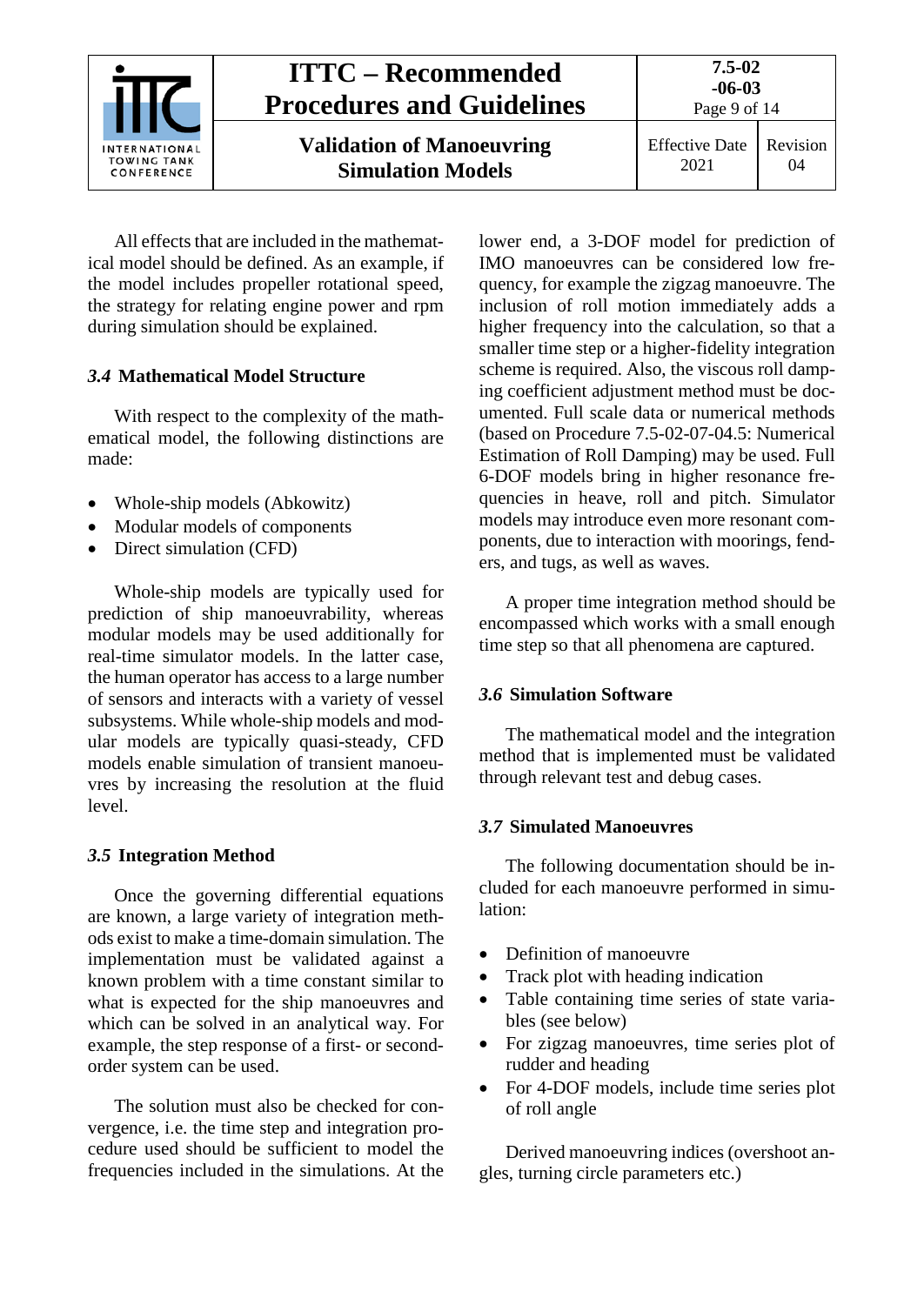

**Validation of Manoeuvring Simulation Models**

Revision 04

The list of state variables to be tabulated should at least include:

- Rudder/steering device angle(s)
- Horizontal position in a fixed frame of reference  $(x, y)$
- Longitudinal speed
- Transverse speed or drift angle
- Heading
- Yaw rate
- Propeller rpm and pitch, if applicable

A 4-DOF model should also include roll angle.

A simulator model sometimes requires the documentation of more parameters depending of the purpose of the model. Examples of additional parameters are:

- Thrusters forces and RPM
- Tug forces
- Mooring line forces
- Shallow waters parameter (depth to draft ratio)
- Restricted waters parameters (such as bank characteristics)

As noted previously, it is important that the proposed mathematical model covers the various parameter ranges encountered in the simulated manoeuvres. It should be verified that the data used by the model during the simulation are covered by the validity range of the model.

The time resolution of the output tables and the representation of the various parameters should be consistent with the application.

A recommended example of how to document the manoeuvres of a simulation model is given in Hwang, 2004.

#### <span id="page-9-1"></span><span id="page-9-0"></span>**4. VALIDATION**

#### *4.1* **Introduction**

Generally, the method of prediction applied must be validated against benchmark data, and the documentation of such validation should be available in the form of a report or published paper.

For predictions based on captive model testing (b3), the recommended procedure for uncertainty analysis is given in Procedure 7.5-02-06- 02: Uncertainty Analysis, Example for Planar Motion Mechanism Test.

System identification is a separate task from making the force measurements, however, and is not included in the mentioned procedure. The case where both free model tests (b4) and captive model tests (b3) exist for the same vessel in the same condition is an excellent basis for validation of the system identification process. Except for scaling effects, captive model tests, with augmentation by free model tests for highly non-linear manoeuvres, present the best prospects for control of overall modelling uncertainty. The errors will be generally limited to sensor and actuation errors, which are not difficult to quantify, and unavoidable errors induced by a finite-dimensional model.

For mathematical models based on full-scale trials and system identification (b5), the main difficulty lies in the quality of the data which complicates control of experimental and system identification errors. The hydrodynamic forces themselves are simply not available.

For (a2) simulations it is important to collect the qualitative impressions of experienced pilots that know the vessel(s) and the tested area. A questionnaire regarding the level of realism of the simulation model can be applied.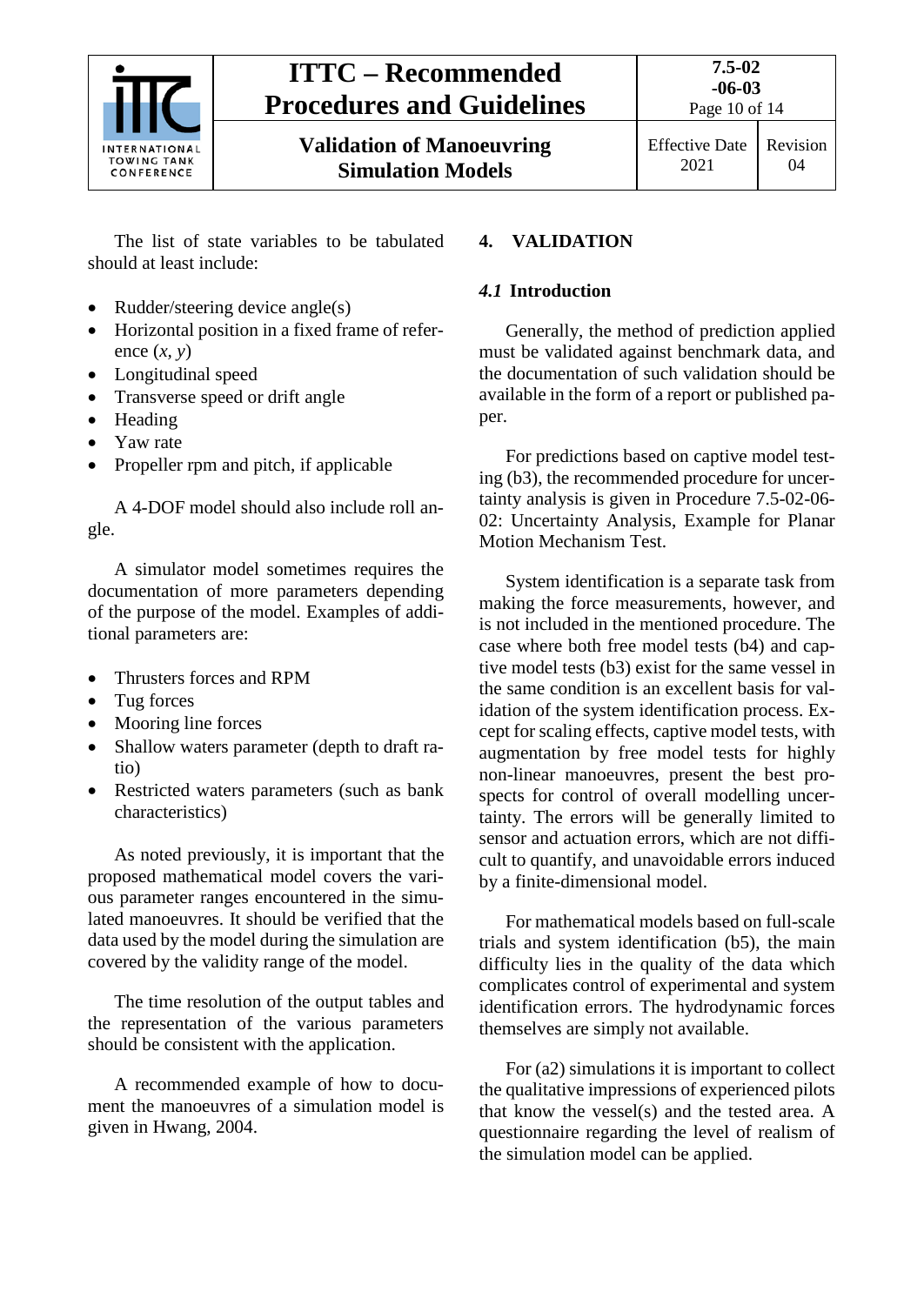| <b>NTERNATIONAL</b><br><b>TOWING TANK</b><br>CONFERENCE | <b>ITTC – Recommended</b><br><b>Procedures and Guidelines</b> | 7.5-02<br>$-06-03$<br>Page 11 of 14 |                |
|---------------------------------------------------------|---------------------------------------------------------------|-------------------------------------|----------------|
|                                                         | <b>Validation of Manoeuvring</b><br><b>Simulation Models</b>  | <b>Effective Date</b><br>2021       | Revision<br>04 |

All the benchmark data that can be used for validation purposes are described in the Guideline Benchmark Data for Validation of Manoeuvring Predictions (7.5.-02-06-06).

#### <span id="page-10-0"></span>**4.2 Validation Procedure**

The MC recommends the step by step validation of manoeuvring simulation models using benchmark data, model test data, full scale data and pilot expertise as follows:

Step 1- Direct Evaluation of the Mathematical Model and comparison with benchmark and/or model scale data:

- Validation of hydrodynamic derivatives/coefficients;
- Validation of hydrodynamic forces and moments;

Step 2 - Fast-Time simulations and comparison with benchmark, model and/or full scale data:

- Validation of deep water standard manoeuvres;
- Validation of shallow water standard manoeuvres in a constant h/T relation (flat bottom);
- Validation of restricted water manoeuvres, based on simple bank geometry;
- Validation of free running trajectories, based on turning circle and overshoot angles;

Step 3 – Real-Time simulations commanded by local pilots and qualitative evaluation based on his/her expertise:

• Validation of manoeuvres performed with known vessels, ports and typical environmental conditions;

If any step indicated that the model must be changed, the model parameters can be adjusted inside the range that is compatible with their uncertainty. The variation of the parameters related to the nominal values must be documented in the simulation report. In step 2, the assessment of the free running trajectories using benchmark data such as SIMMAN 2008 and SIMMAN 2014 could be effective in the validation of manoeuvring simulation models.

A questionnaire was distributed among different institutes to identify how they proceed the validation of their simulation models. Further details on the questionnaire results can be found in the report of the 29<sup>th</sup> Manoeuvring Committee (2020). The results are shown below, emphasizing that each participant could choose more than one option (so the percentage may sum more than 100%):

- Based on previous experience with other ships or benchmark data (Step 1 and/or Step 2): 76%
- By using our expert judgement (Step not defined): 63%
- By comparing the trajectories with free running tests (Step 2): 61%
- By comparing the trajectories with CFD (Step 2): 36%
- By comparing the simulations with pilot cards or wheel house posters (Step 2): 33%
- With the use of an experienced pilot in a real time simulation (Step 3): 29%

The questionnaire also identified which part of the model the respondents adjust in order to calibrate the model. 49% of them adjusted the coefficients (the distribution of the coefficients mostly tuned are seen in the Figure 2) and 22% the ship characteristics (rudder area for example).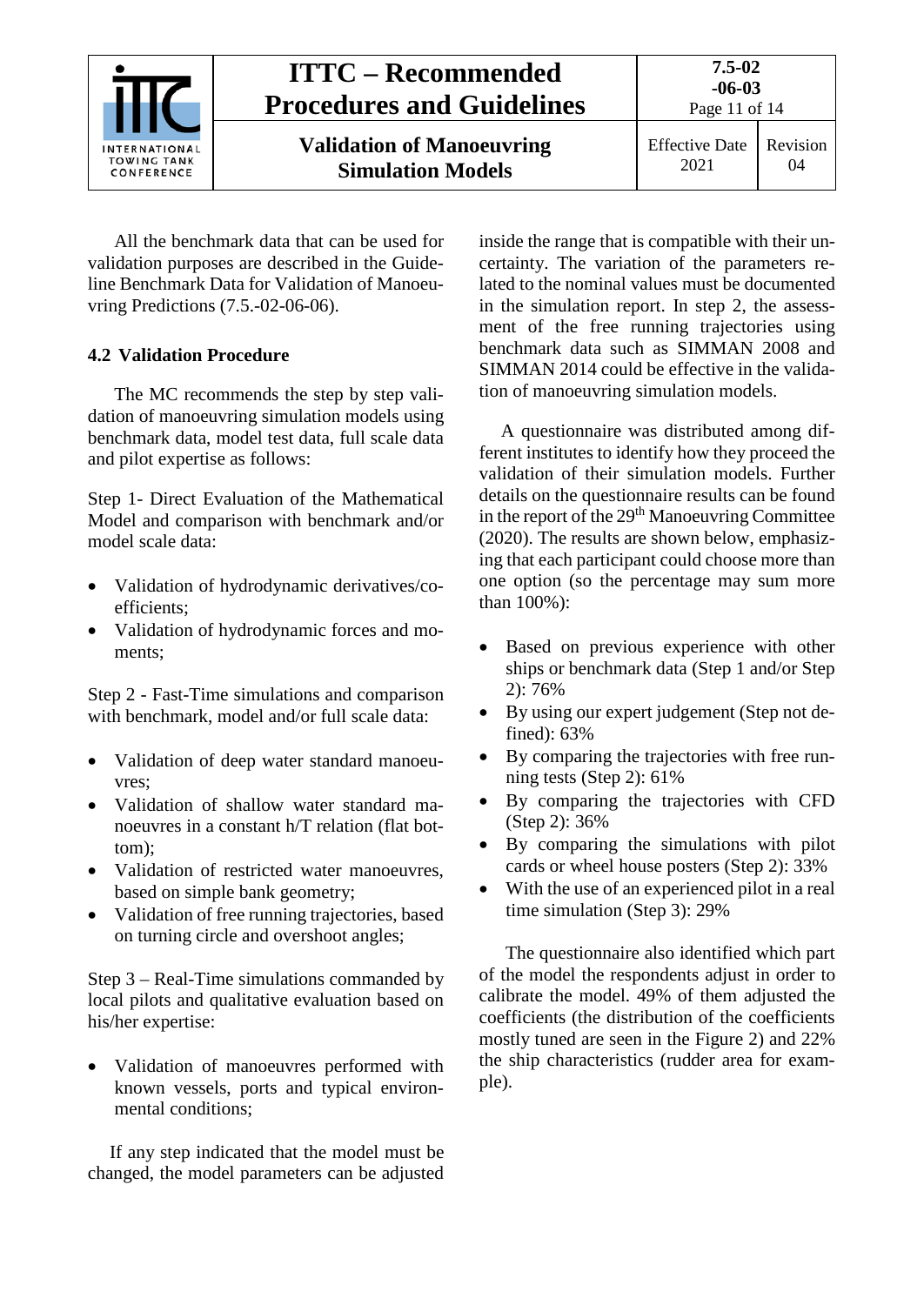



Figure 2: Coefficients mostly tuned to validate mathematical models

#### <span id="page-11-0"></span>**4.3 Potential Causes of Prediction Uncertainties**

There are a number of uncertainty causes affecting accuracy, related to each of the validation steps mentioned above.

- Prediction of forces is presumably the main contributor to the uncertainty of the final simulation result. Sources can include sensor noise and nonlinearities in physical tests, approximations and extrapolations inherent in the database models, and the difficulties of CFD analysis. For each of the methods (b1-b7) mentioned in this procedure, a validation procedure should be implemented. However, at the present time of writing, only the procedure "Captive Model Testing" exists. Reference is therefore given to this procedure.
- Modelling of forces in a mathematical model: uncertainty here lies primarily in the applied method for representing the forces as functions of the state variables.
- The mathematical model structure may be inappropriate to capture the desired effects, or may not cover the range of state vectors and environments encountered in manoeuvring.
- Integration method uncertainties are usually small compared with the other sources, provided the time step is small enough to handle frequencies in the physical problem.
- Simulation software errors are unavoidable and occur occasionally.
- Simulated manoeuvres should be made with high resolution both temporally and spatially.
- For shallow water validation, the blockage effects due to the towing tank lateral walls may affect the experimental results, since the presence of the walls increase the hydrodynamic forces on the ship compared to the unrestricted water condition (Toxopeus et al., 2013)

#### <span id="page-11-1"></span>**4.4 Sensitivity Analysis**

As noted above, to perform a formal sensitivity analysis on calculated manoeuvres from a mathematical model is a cumbersome task, due the presence of nonlinear effects in most models. However, it is still necessary to address the uncertainty of calculated manoeuvres in some quantitative way.

For direct manoeuvring predictions based on databases and regression equations (b1, b2) sensitivity analysis may be difficult because of the lack of any data specific to the vessel in question. Little advice can be given except to check the ship parameters against the population of ships represented in the database.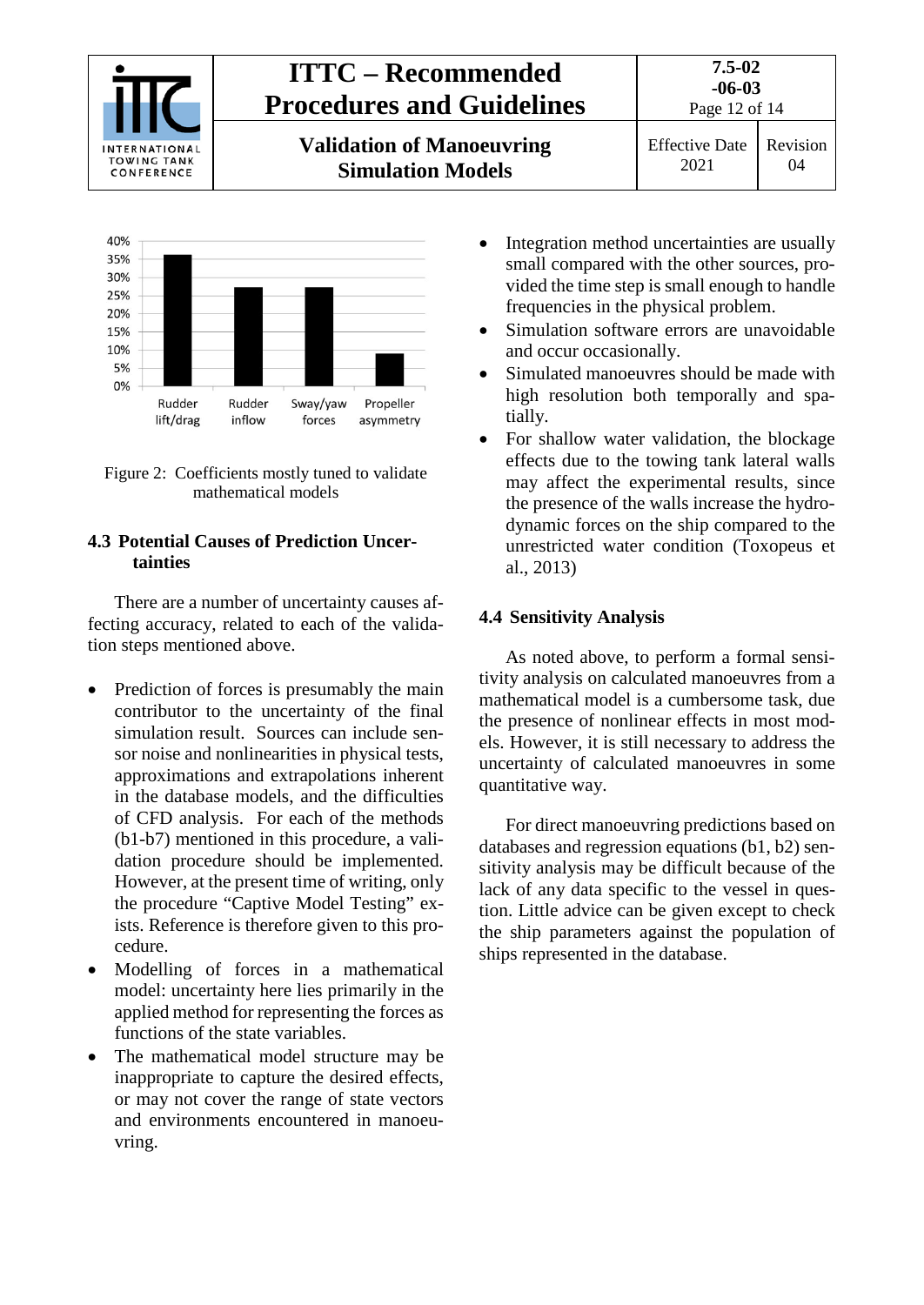



#### Figure 3: Relative sensitivity (ratio of change in estimated results when each parameter is individually increased 10%) of various parameters on the first overshoot angle in a 10-10 zigzag test in a simulation model. (adapted from Ishiguro et al,1996)

For situations in which a mathematical model has been created, however, the evaluation of manoeuvring sensitivity is a matter of repeated simulations, while varying the parameters in turn. The study may sweep through the parameters systematically, or randomly; the latter case is attractive if a large number of parameters exists and the effects of multiple variations need to be considered.

An example case of sensitivity analysis results is illustrated in Figure 3, from Ishiguro et al. (1996).

Sensitivity analysis has been discussed in the Manoeuvring Committee Report of the 22<sup>nd</sup> ITTC and in the procedure 7.5-02-06-04 on uncertainty analysis for manoeuvring predictions based on captive model tests.

#### <span id="page-12-0"></span>**5. REFERENCES**

- International Towing Tank Conference, 1996, "Manoeuvring Committee - Final Report and Recommendations to the 21st ITTC", Proceedings of 21st ITTC, Bergen - Trondheim, Norway, Vol. 1, pp. 347-398.
- International Towing Tank Conference, 1999, "Manoeuvring Committee - Final Report and Recommendations to the 22nd ITTC", Proceedings of 22<sup>nd</sup> ITTC, Seoul/Shanghai.
- International Towing Tank Conference, 2002, "Esso Osaka Specialist Committee - Final Report and Recommendations to the 23rd ITTC", Proceedings of 23rd ITTC, Venice, Italy.
- International Towing Tank Conference, 2002, "Manoeuvring – Captive Model Test Procedure", ITTC Quality Manual, Venice, Italy.
- International Towing Tank Conference, 2020, "Manoeuvring Committee - Final Report and Recommendations to the 29<sup>th</sup> ITTC", Proceedings of 29<sup>th</sup> ITTC, Nantes / France.
- Oltmann, P., 1996, "On the Influence of Speed on the manoeuvring behaviour of a container carrier", In Proceedings of Marine Simulation and Ship Manoeuvrability, Copenhagen, Denmark, ISBN 90 54108312
- Ishiguro, T., S. Tanaka, and Y. Yoshimura, 1996, "A Study on the Accuracy of the Recent Prediction Technique of Ship's Manoeuvrability at an Early Design Stage," In Proceedings of Marine Simulation and Ship Manoeuvrability, M.S. Chislett, ed., Copenhagen, Denmark.
- Hwang, W-Y., 2004, "Guideline for Ship Model Documentation", submitted for workshop discussion at 31<sup>st</sup> IMSF Annual General Meeting.